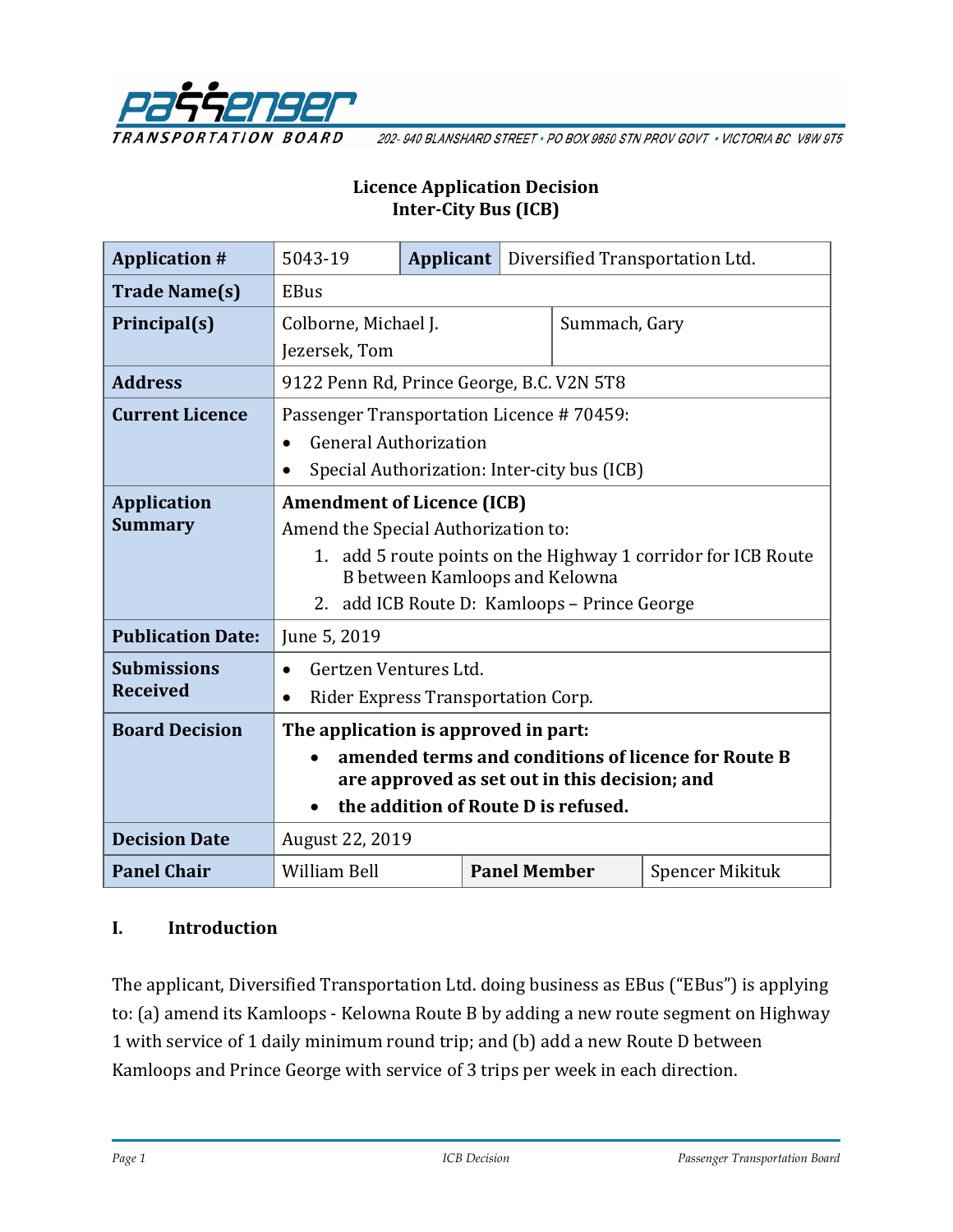### *Applicant's Proposals*

#### **Add New Route B Segment**

The applicant proposes to add the route points of Chase, Sorrento, Salmon Arm, Enderby and Armstrong to Route B, mostly along Highway 1. As shown in Figure 1 below, these points connect a new norther route segment between Kamloops and Vernon.



**Figure 1: Route B with Proposed New Route Segment**

### **Route D: Kamloops to Prince George**

The applicant also proposes a new Route D between Kamloops and Prince George with intermediate stops Cache Creek, Clinton, 70 Mile House, District of 100 Mile House, Lac La Hache, William Lake, Quesnel and Hixon. See the map in Figure 2 on the next page.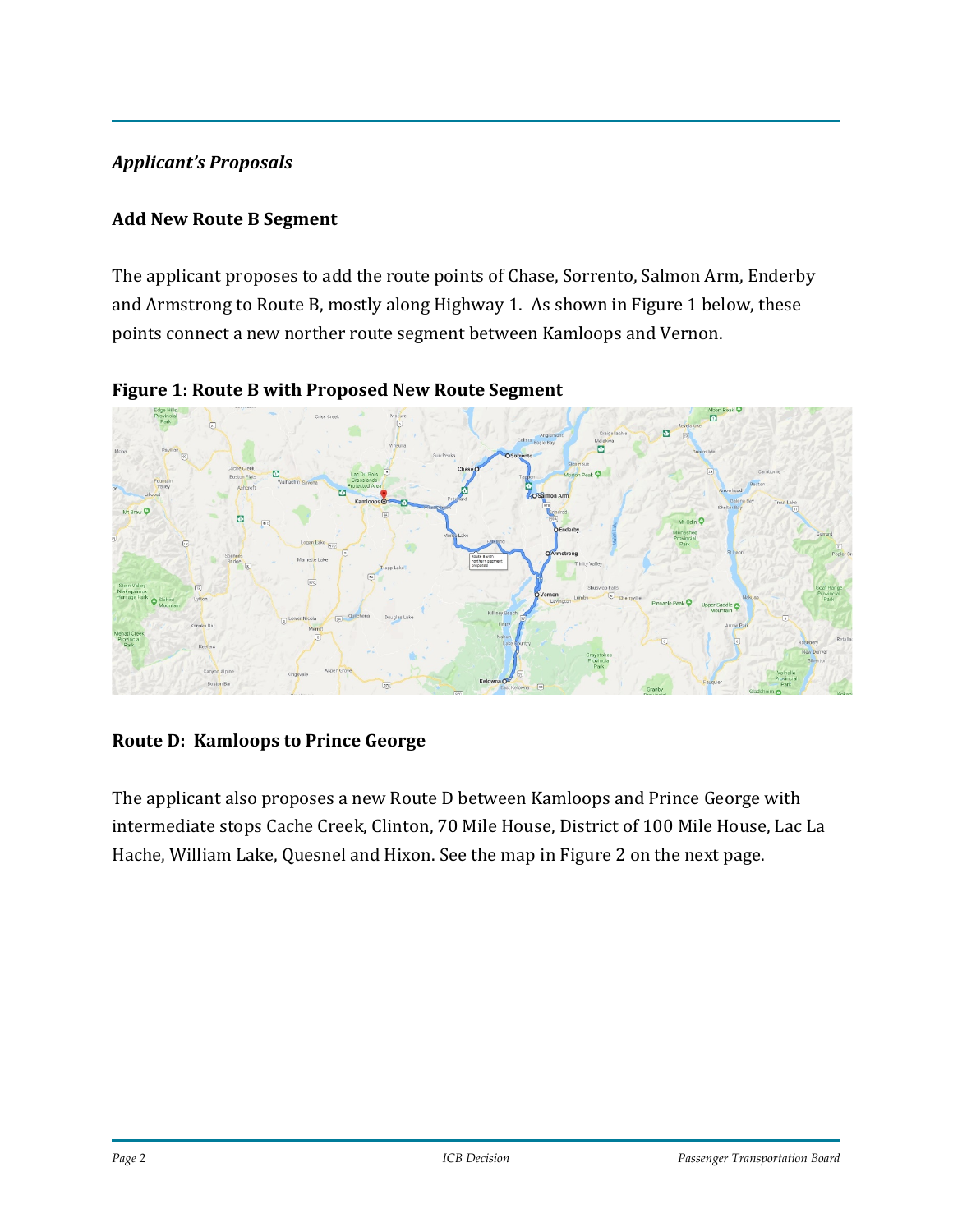

#### **Figure 2: Proposed Route D**

#### **II. Jurisdiction and Proceedings**

This application is made under the *Passenger Transportation Act* (the "Act"). The Act regulates the licensing and operation of commercial passenger transportation vehicles in B.C.

Under the Act, the Passenger Transportation Board (the "Board") makes decisions on applications for inter-city buses. The Board has the authority to consider and approve applications for new licenses as well as applications from existing licensees change terms or conditions of their licences.

The Board's mandate is stated in section 28 of the Act, which requires it to consider public need, applicant fitness and the economic conditions of the passenger transportation industry when assessing applications. If the Board approves an application, it will set terms and conditions of licence primarily with respect to routes and service levels.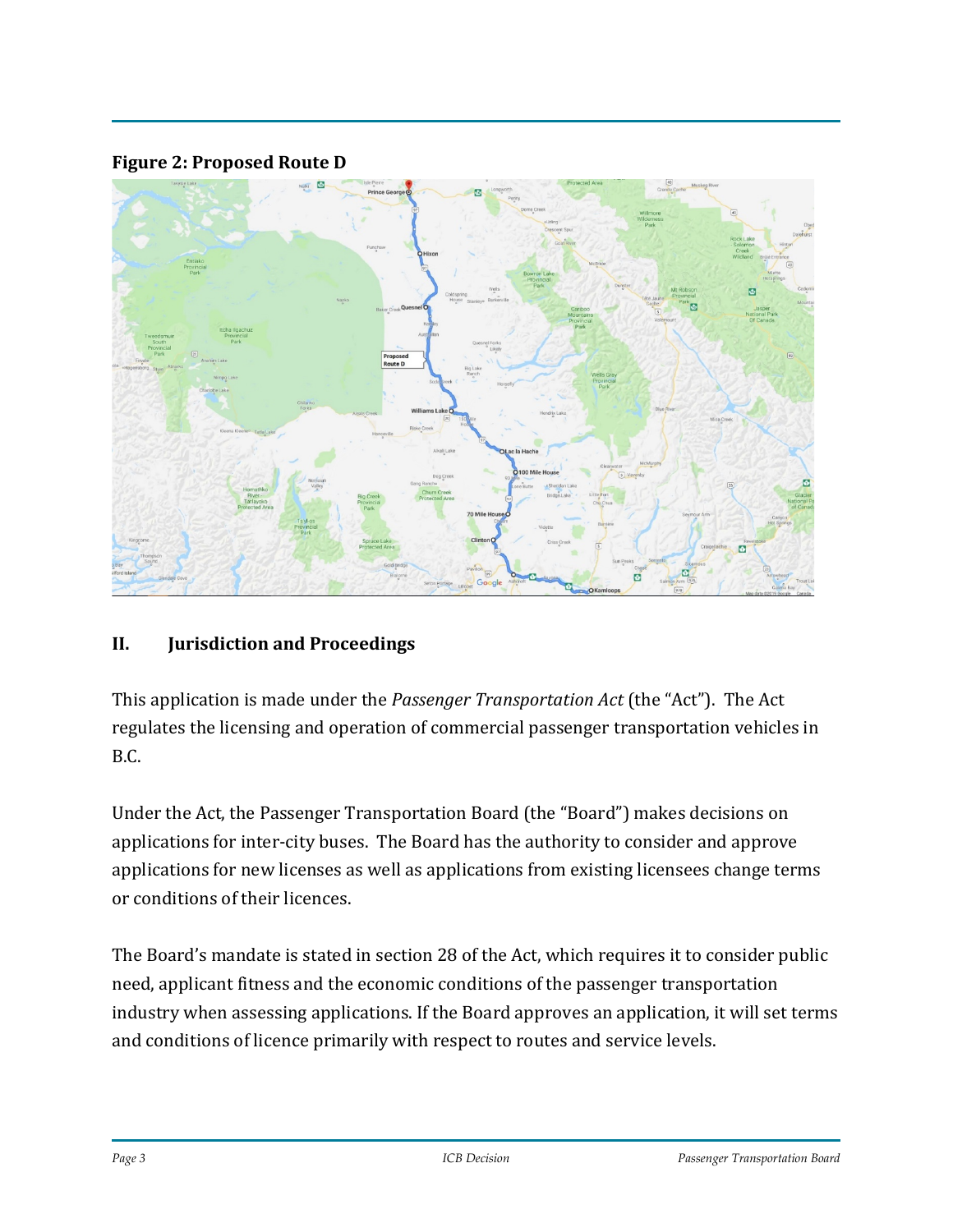The Act also allows the Board to, among other things,

- accept evidence and information that it considers relevant, necessary, and appropriate, whether or not the information would be admissible in a court of law. [Section 15]
- conduct written, electronic or oral hearings, or any combination of them, as the Board, in its sole discretion, considers appropriate. [Section 17]
- require further information from an applicant. [Section 27(1)(b)]

Section 26 (2) of the Act requires the Board to publish the fact and nature of applications and section 27(3) requires the Board to consider applications and any written submissions it receives as result of publication. Section 27(5) says that people who make submissions are not entitled to disclosure of further information, unless the Board orders otherwise.

## (a) Procedural Matters

We are conducting this application by way of a written hearing.

### **III. Background**

Diversified Transportation Ltd. (EBus) was approved for a passenger transportation licence to operate inter-city buses (ICBs) on October 16, 2019. It was approved to provide an ICB service on three routes between Kamloops and Vancouver; Kamloops and Kelowna; and Kelowna and Vancouver.

EBus is part of the Pacific Western Group of Companies. It is a family owned and operated passenger transportation company incorporated in Alberta on June 6, 1956 and registered as an extra provincial company in British Columbia on September 19, 1968. Its head office is in Calgary, Alberta.

### **IV. Board Mandate**

Section 28(1) of the *Passenger Transportation Act* says that the Board may approve the application, if the Board considers that: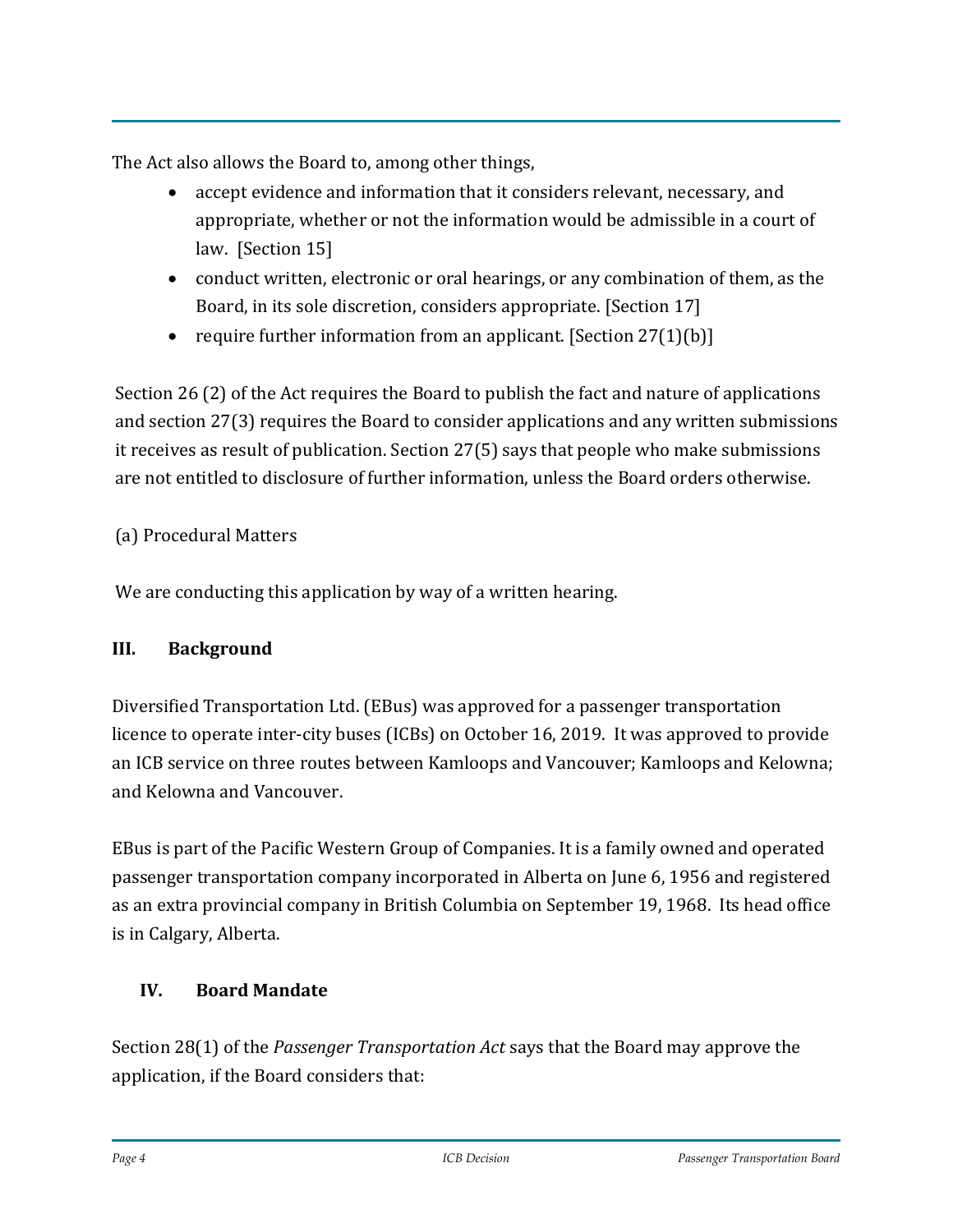- (a) there is a public need for the service the applicant proposed to provide under any special authorization.
- (b) the applicant is a fit and proper person to provide that service and is capable of providing that service, and
- (c) the application, if granted, would promote sound economic conditions in the passenger transportation business in British Columbia.

## **V. Applicant's Rationale and Submissions**

The applicant provided the following text that was published in the summary for its application.

#### *PROPOSED* AMENDMENT OF ROUTE B:

*This is an amendment to our current service between Kamloops and Kelowna. We intend to provide safe, reliable service to the residents of Chase, Sorrento, Salmon Arm, Enderby and Armstrong. On Highway 1 between Kamloops and Kelowna, our intent is to operate 1 trip per day.* 

#### PROPOSED ROUTE D:

*Provide safe, reliable service to the residents of Cache Creek, Clinton, 70 Mile, 100 Mile,*  Lac La Hache, Williams Lake, Quesnel and Prince George. On Highway 97 between *Kamloops and Prince George, our intent is to operate 3 trips per week northbound and 3 trips per week southbound. Connections will be made in Prince George allowing travel beyond Prince George via BC North Bus to Prince Rupert on Thursday and Saturday, and to Dawson Creek / Fort St John / Fort Nelson on Monday.* 

#### *(a) Submissions & Applicant's Response*

The Board received two submissions to the application from two licensed ICB companies. The submissions are summarized below.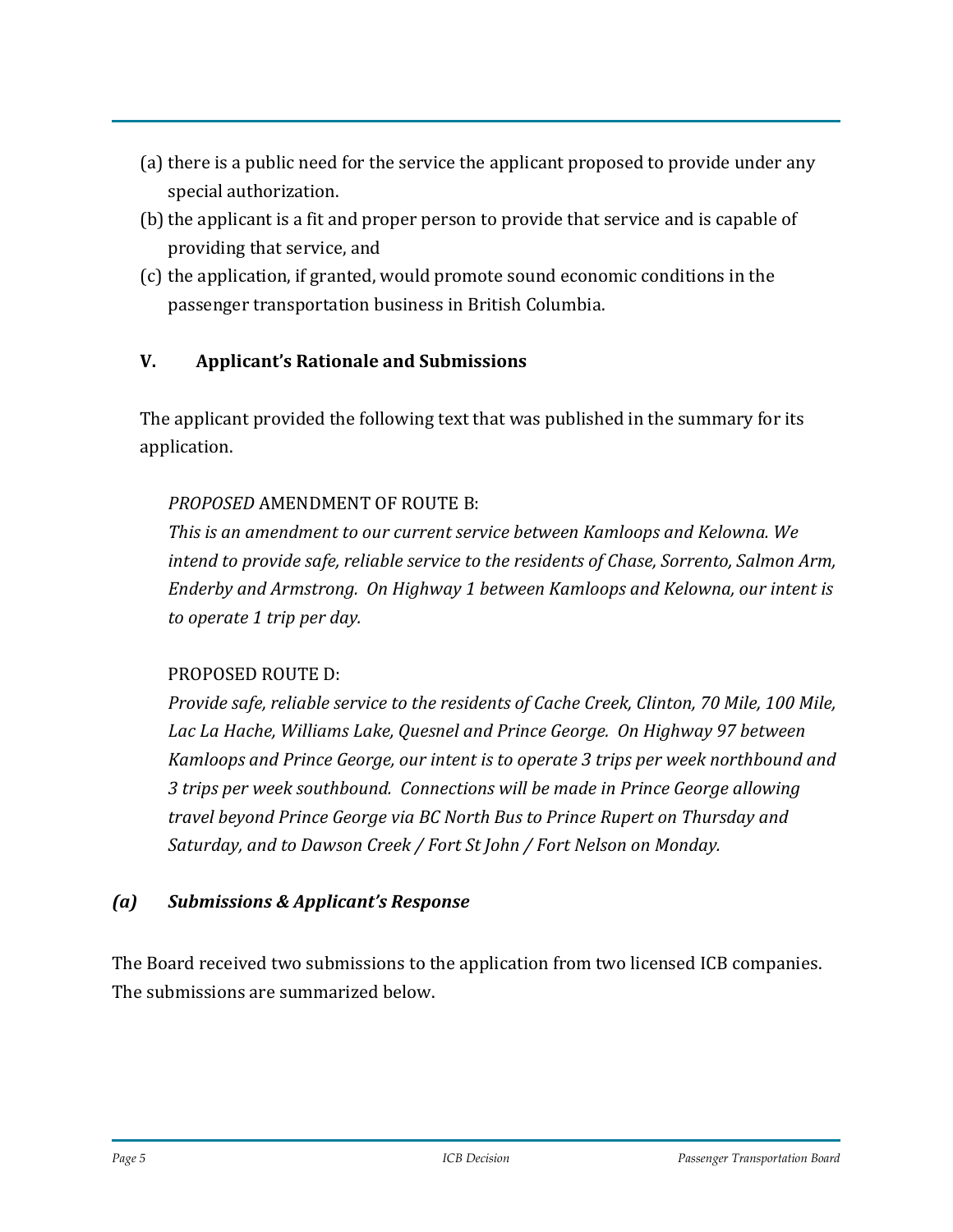## **Gertzen Ventures Ltd. (GVL)—Submission & Applicant Response**

The GVL submission outlined the following issues:

- The proposal by EBus replicates the ICB service they currently perform with the same originating and terminating points. The family operated business will be forced out of the ICB business by a much larger company with government backing of other routes. It would harm its viability to continue operate its ICB service that was recently approved by the Board in April 2019.
- Prince George, Kamloops and the Lower Mainland are the only significant areas of customer concentration that its services, but it also services smaller communities in between such as those along the Fraser Canyon corridor at route stops such as Spences Bridge, Lytton, Yale and Boston Bar that are not in the proposed amendment by EBus.
- Approval would undermine its entire ICB operation and impact both its ICB routes by allowing another carrier to be licensed without allowing it time to properly get established in the market and build ridership to viable levels.
- Based on its passenger count between Prince George and Kamloops there is no need for additional service along this route. There is not enough ridership for multiple approved carriers.

EBus responded to the GVL submission as follows:

- The EBus application includes a very different product offering, service level and price point. While GVL uses mini buses that are non-accessible and do not have washrooms, EBus proposes the use of a highway coach with amenities such as seatbelts, accessibility, washroom, wi-fi, coach seating and entertainment options. All the coaches would be supplied with a wheelchair lift to ensure that all customers can use its scheduled services to meet their travel needs.
- Its BC operations allow greater connectivity between the North and the South of BC including that with transit, trains and airports. Adding the Prince George-Kamloops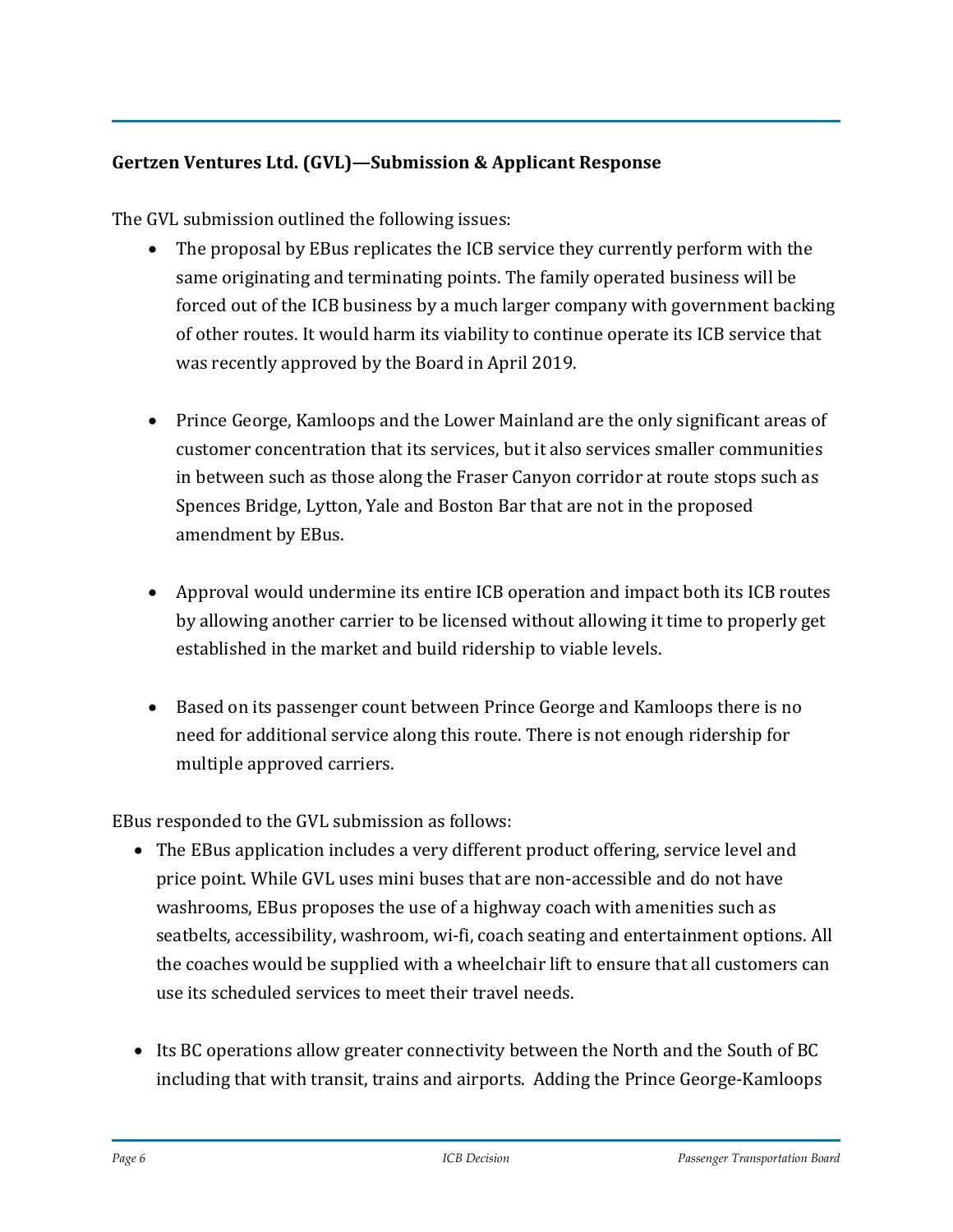route to its existing network will provide access and service to many more communities and provide greater connectivity.

- GVL schedules only allow passengers to travel to the west of Prince George with multiple days (overnight in Prince George) when travelling from Kamloops, Kelowna and the BC Interior. This is a well-travelled corridor and service to and from the BC Interior to the west of Prince George is critical in the success of operations between Kamloops and Prince George. Adding an overnight stay in Prince George adds to the duration and expense of the travel.
- EBus schedules will include 3 days a week frequency in each direction. Combined with GVL schedules, service would total of 5 trips weekly. This remains well below a daily service—and well below the daily frequency that Greyhound previously operated.
- EBus will differentiate itself based on its business and service model, and its success to date in B.C.

### **Rider Express Transportation (RET)—Submission & Applicant Response**

The submission outlined the following issues:

- ET operates between Vancouver and Calgary which serves the Village of Chase, Sorrento and Salmon Arm among many other towns and cities.
- Its recent application (#4092-18) adds Kelowna, Vernon, Monte Creek and Penticton to its destinations. If granted it would be able to integrate its existing route and have a more inclusive web of ICB service.
- THE EBus application partly overlaps with its planned routes and while it is not against competition, it would like a decision on its application before the Board considers the EBus application.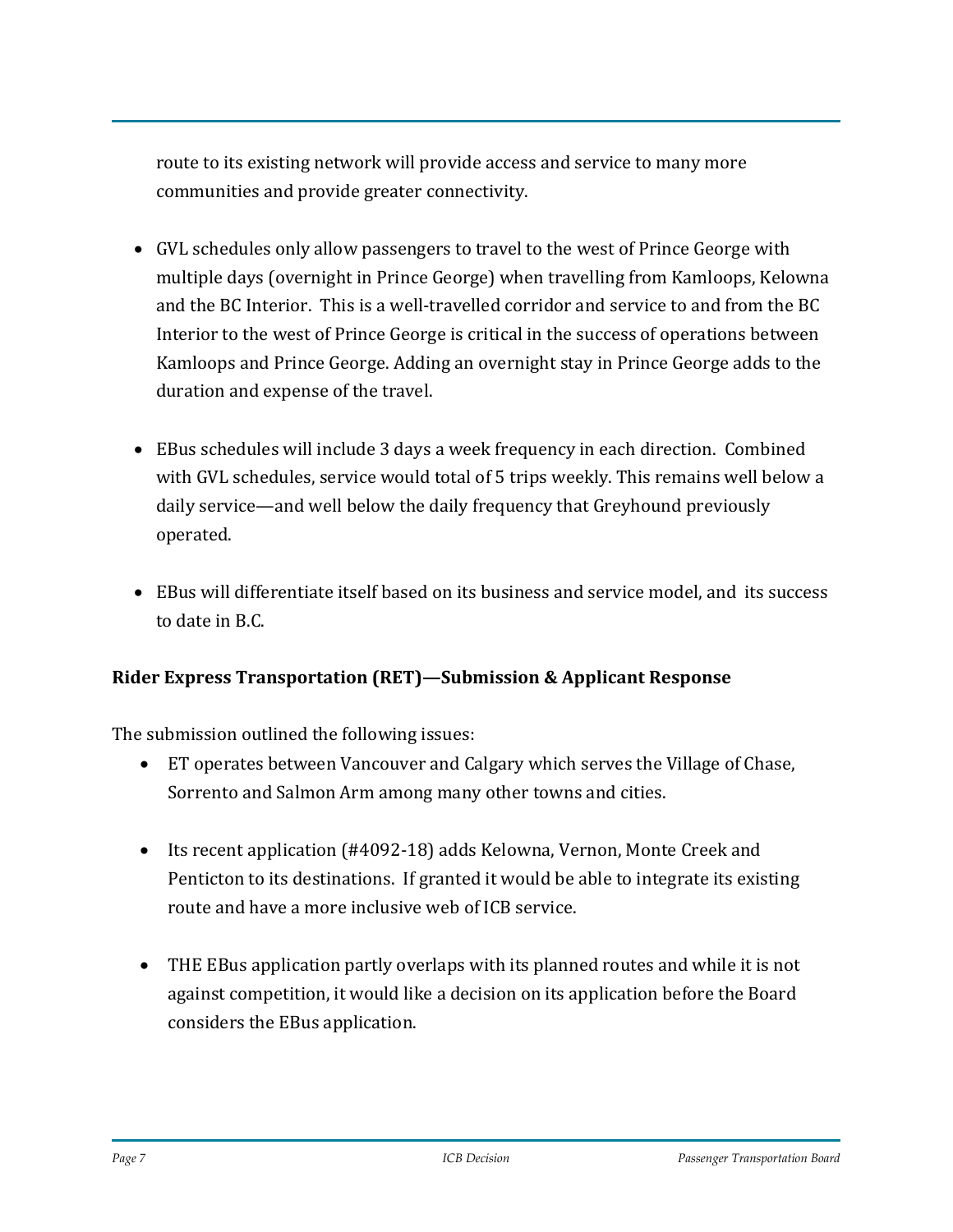• The submission states that *"allowing competition into our routes and restricting those run by others will hamper our operations further due to the unfair playing field created by different levels of access to the market."*

EBus responded to the RET submission as follows:

- RET was approved to operate an Alberta to Vancouver route in October, 2018 but has failed to meet the service frequency in its licence. It also has chosen to operate on select routes without a licence and failed to provide consistent and reliable service. It has also failed to operate wheelchair accessible buses on this route as stipulated in its terms and conditions of licence.
- RET is not fit and proper due to its continued breach of its existing licence. Further, RET does not have infrastructure, offices or maintenance facilities in B.C.
- RET has applied for an amendment of licence (#4092-18) that includes
	- a reduction from a service frequency of 1 daily minimum round trip to 1 minimum weekly round trip
	- eliminating scheduled service requirements to the route points of Sorrento, Chase, Langley and Coquitlam
	- reducing service at Salmon Arm from 1 daily to 1 weekly trip
- EBus states that the submission refers to *"current schedules that prove that Rider Express has already abandoned Chase and Sorrento in contradiction to his operating authority."* EBus will complement existing services in B.C. with more connectivity and service options. It contends that the Board should, in light of the RET record of operation, decline and withhold their submission as they are not a "fit and proper person" in light of numerous breaches.

The Board gives more weight to submissions that back up claims with facts or details. We have considered the opposing submissions and the applicant's responses to them in our review of this application.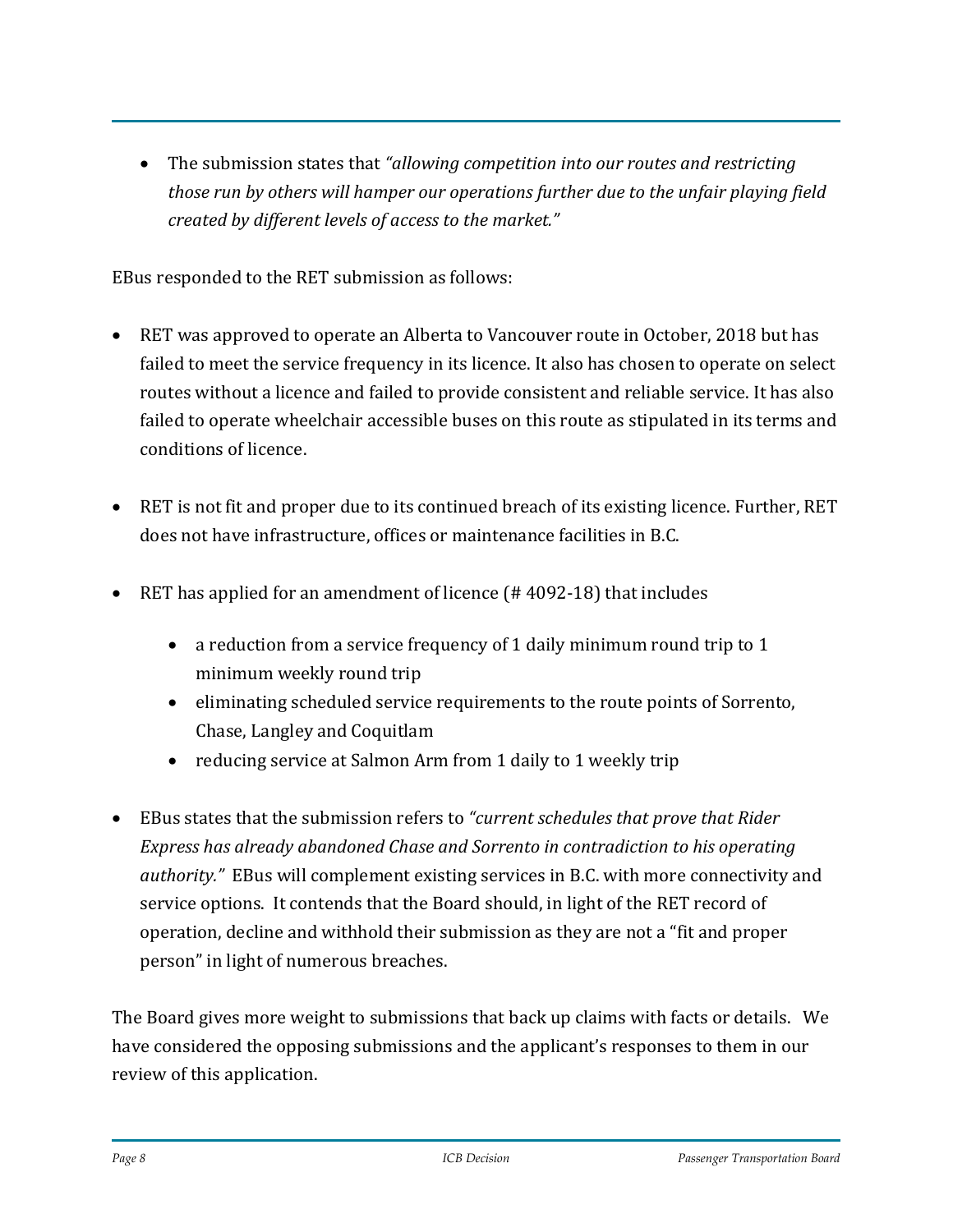### **VI. Reasons for the Board's Decision**

The Board expects applicants to show that there is an "unmet" public need for an inter-city bus service on the corridor where you want to provide service. Applicants should give the Board information that is **factual** and **objective**. The applicants should not rely on their opinion or general statements to show public need.

The Board finds comments written by potential passengers more useful than form letters or petitions or strings of social media posts. Individually written letters of support show the Board that the writer has thought about the matter and is interested enough to take the time to tell you why he or she supports your application. Generally, the Board does not give as much weight to petitions and form letters as indicators of public need. Often, petitions and form letters do not give the Board specific information about when and how often the people who signed the petition would use a new inter-city bus service.

### **1. Route B Amendment:**

#### Public Need (Route B)

EBus has applied to add 5 route points to its current route B between Kamloops and Kelowna with a minimum frequency of service of 1 trip per day in each direction:

- Village of Chase
- Sorrento
- City of Salmon Arm
- City of Enderby
- City of Armstrong

With regard to this part of the application, the applicant reports the following in support of public need:

- There is no inter-city bus service on the corridor between Salmon Arm and Vernon
- The current carrier is not meeting its PT licence minimum frequency requirement of running daily service between Salmon Arm and Kamloops.
- Salmon Arm and the other communities to be added have a population of approximately 30,000 people.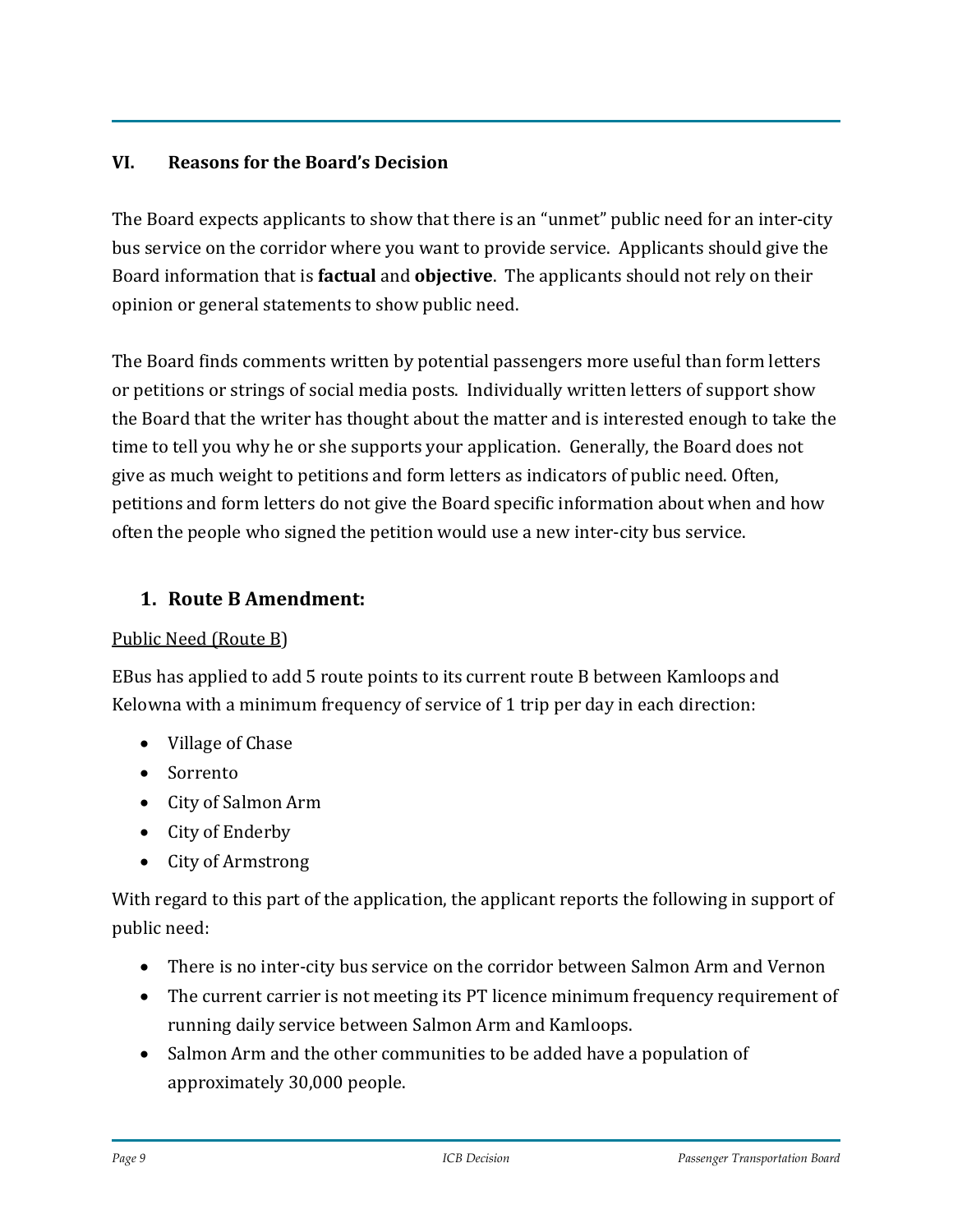- EBus has been approached by business owners, residents and local government officials to provide a reliable, sustainable service to the community and surrounding areas. Four letters of support were included:
	- The Adams Lake and Little Shuswap Indian Bands at Chase, B.C. supports the development of a bus route since Greyhound left the area between Kamloops, Chase, Vernon and West Kelowna.
	- The Neskonlith Indian Band at Chase, B.C. reports the route amendment would be of significant assistance to its members as well as others in the Chase-Sorrento area.
	- The City of Enderby passed a motion supporting the EBus service.
- The EBus telephone centre and website have been inundated with calls and emails requesting our service to the community.
- The addition of Salmon Arm uses the existing Kamloops to Kelowna schedules with minimal expense while providing greater connectivity for access to airports, medical, dental and legal services and appointments, etc in the larger centres .
- In terms of connecting with Route A (Vancouver-Kamloops) the schedule will allow transport to Salmon Arm twice daily from Vancouver, once daily via Kamloops and once daily via Kelowna. It also allows 2 departures from Salmon Arm daily (1 to Kamloops-Vancouver and 1 to Kelowna –Vancouver)

We also note that Rider Express Transportation (RET) is licensed to operate along Highway 1 between Kamloops and Salmon Arm where EBus proposes to expand its Route B. The RET service is part of its route between Vancouver and the Alberta border that connects with places beyond the BC-Alberta border on Highway 1. RET made application 4092-18 to the Board to amend parts of its Vancouver – BC/Alberta border route. We recently decided this application and published the decision on July 31, 2019. For points between Kamloops and Salmon Arm, the decision reduced the minimum route frequency (MRF) between Kamloops and Salmon Arm to 2 trips per week in each direction and eliminated the requirement to provide ICB service to Chase and Sorrento. Terms and conditions in the RET licence enables it to provide service to Chase and Sorrento if it chooses.

Since Greyhound Canada reduced services and exited in 2018, communities between Kamloops and Salmon Arm have faced ICB service declines, and communities between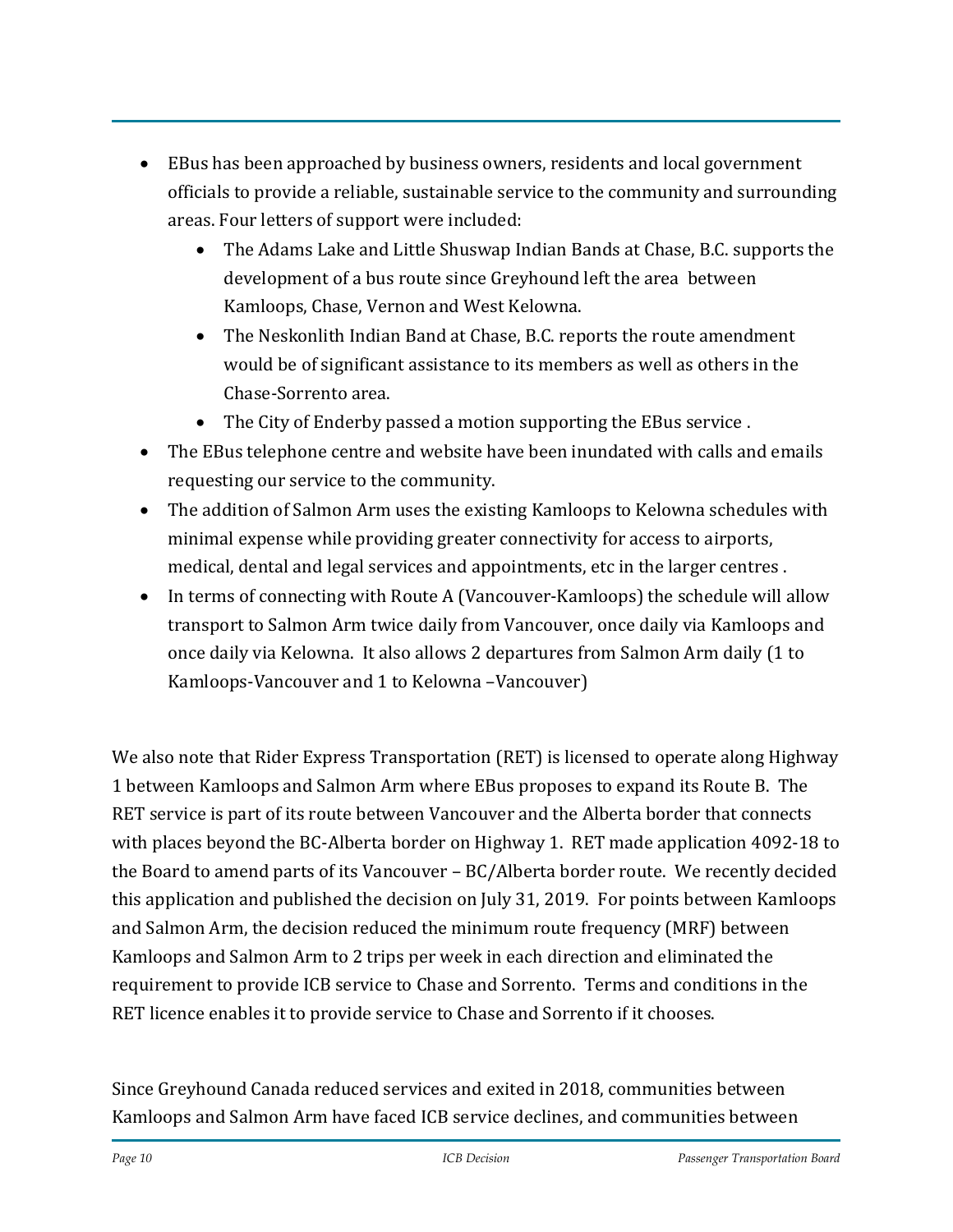Salmon Arm and Vernon have lost ICB service, a significant fact that we have considered in this decision respecting the EBus proposal to expand service on Route B. The support letters received from communities between Kamloops and Vernon were given weight as an indicator of public need for establishing a required service at Chase and Sorrento, and for adding other the points that EBus proposes to add to its Route B. Further, the EBus proposal to add 5 communities to its Route B enhances the certainty of service to Chase, Sorrento and Salmon Arm; reinstates parts of the Greyhound network (Enderby and Armstrong); and, generally improves the travel options and network connectivity that previously existed between cities and towns that were served by Greyhound.

We find that the applicant has demonstrated a public need to expand service on Route B. Overall, we find that a minimum route frequency of 5 trips per week in each direction for the new route points is commensurate with the level of public need for a service that connects the 5 proposed route points as well as communities beyond these 5 route points. Considering RET's 2 trips per week and EBus's 5 trips per week this totals 7 trips per week in each direction to serve Salmon Arm and also gives EBus more flexibility to set schedules according to demand levels.

# Sound Economic Conditions (Route B)

We note that EBus and RET (as well as Wilson's Transportation) have overlapping services between the Lower Mainland and Kamloops, and that approving the EBus Route B amendment would overlap with the RET service between Kamloops and Salmon Arm. However, we also see distinctions between the two services they provide and the customers they serve. RET provides a service that connects people along the Trans Canada corridor that extends to locations in Alberta and beyond, and EBus provides service to a network of a number of the more populated centres in the B.C. Interior. Expanding Route B complements the existing EBus routes by expanding the circuit of direct travel options between Kamloops, Salmon Arm, Vernon, Kelowna, Merritt and back to Kamloops—with connections to the Lower Mainland.

On balance, despite an overlap with RET services on the corridor between Kamloops and Salmon Arm, approving the Route B expands the overall ICB network of services and will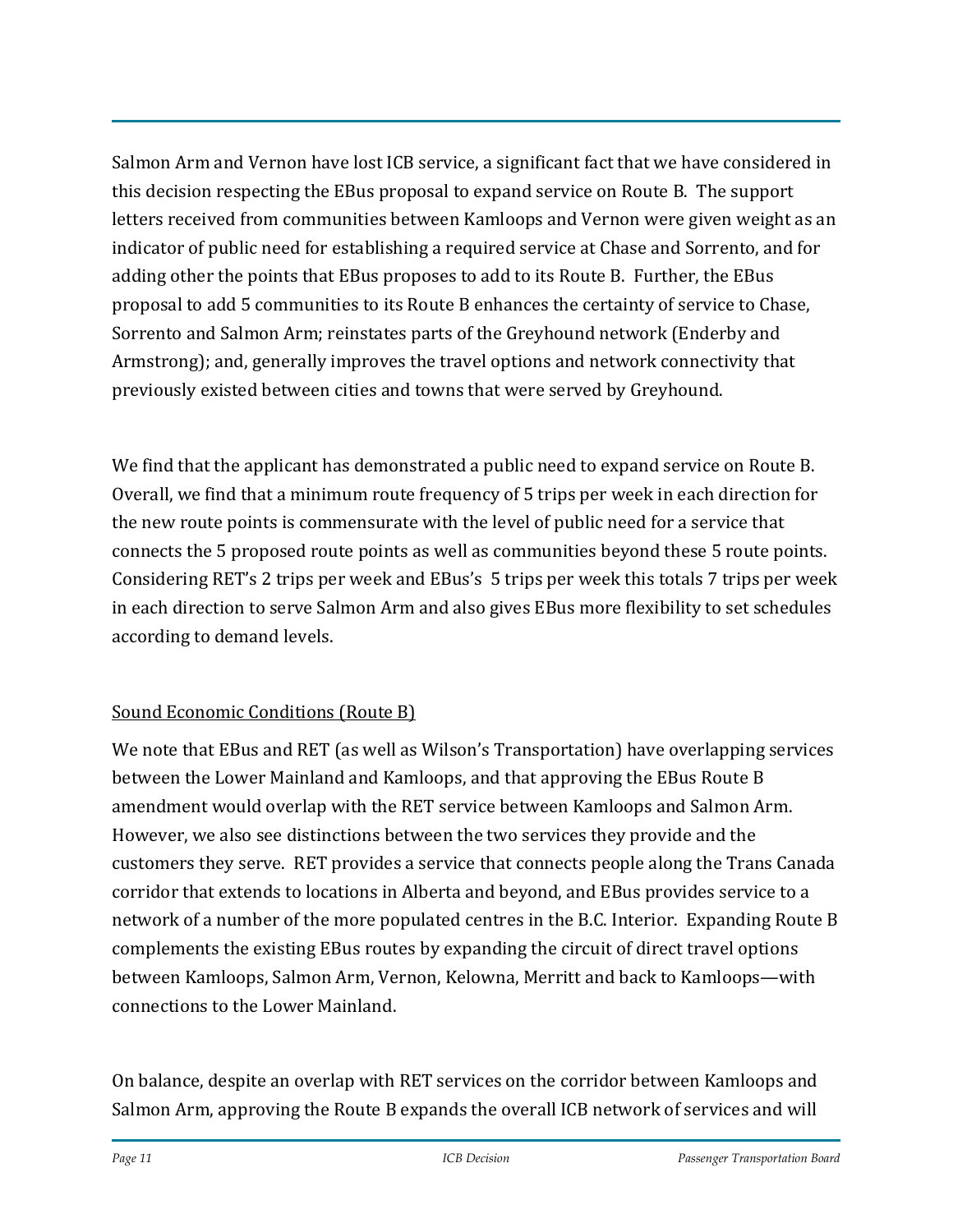promote sound economic conditions in the passenger transportation business in B.C. Approval of Route B allows for operational flexibility of EBus, particularly given the authorization in its licence to operate as an express connection between Kamloops and Vernon via Highway 97, and for the overall stability of two ICB operators with overlapping routes.

# **2. Addition of Route D**

EBus has applied to add Route D to its licence to provide an ICB service between Kamloops and Prince George. Service from Kamloops provides a direct connecting with its existing network via its Routes A (Vancouver – Kamloops) and B (Kamloops – Kelowna. Service from Prince George provides passengers with connections to routes served by BC Bus North.

EBus proposes to operate Route D 3 trips north and 3 trips south each week. EBus states that it would provide a full size motor coach fully equipped with an onboard washroom, safety belts, wi-fi and wheelchair accessibility. The applicant notes its above MRF combined with that of Gertzen Ventures Ltd. (GVL), doing business as Adventure Charters, at 2 trips weekly would provide a combined total of 5 trips weekly in each direction. This new total would represent an overall MRF still below that offered previously by Greyhound prior to its service reductions and exit in 2018. EBus, in the above-noted response to the GVL submission, highlights these and other distinguishing features and amenities its service would provide over that of GVL.

To show public need, the applicant indicates it would be *"servicing a population of over 100,000 combined in Cariboo region alone, majority of that coming from Prince George."* It also notes that the service provides connectivity beyond Prince George with service west to Prince Rupert and north to Dawson creek/Fort St John using BC Bus North which is operated by the Pacific Western Transportation group of companies of which EBus (or Diversified Transportation Ltd.) is a part. It also adds the service would unite ICB travel from places north through to the BC interior and the Lower Mainland.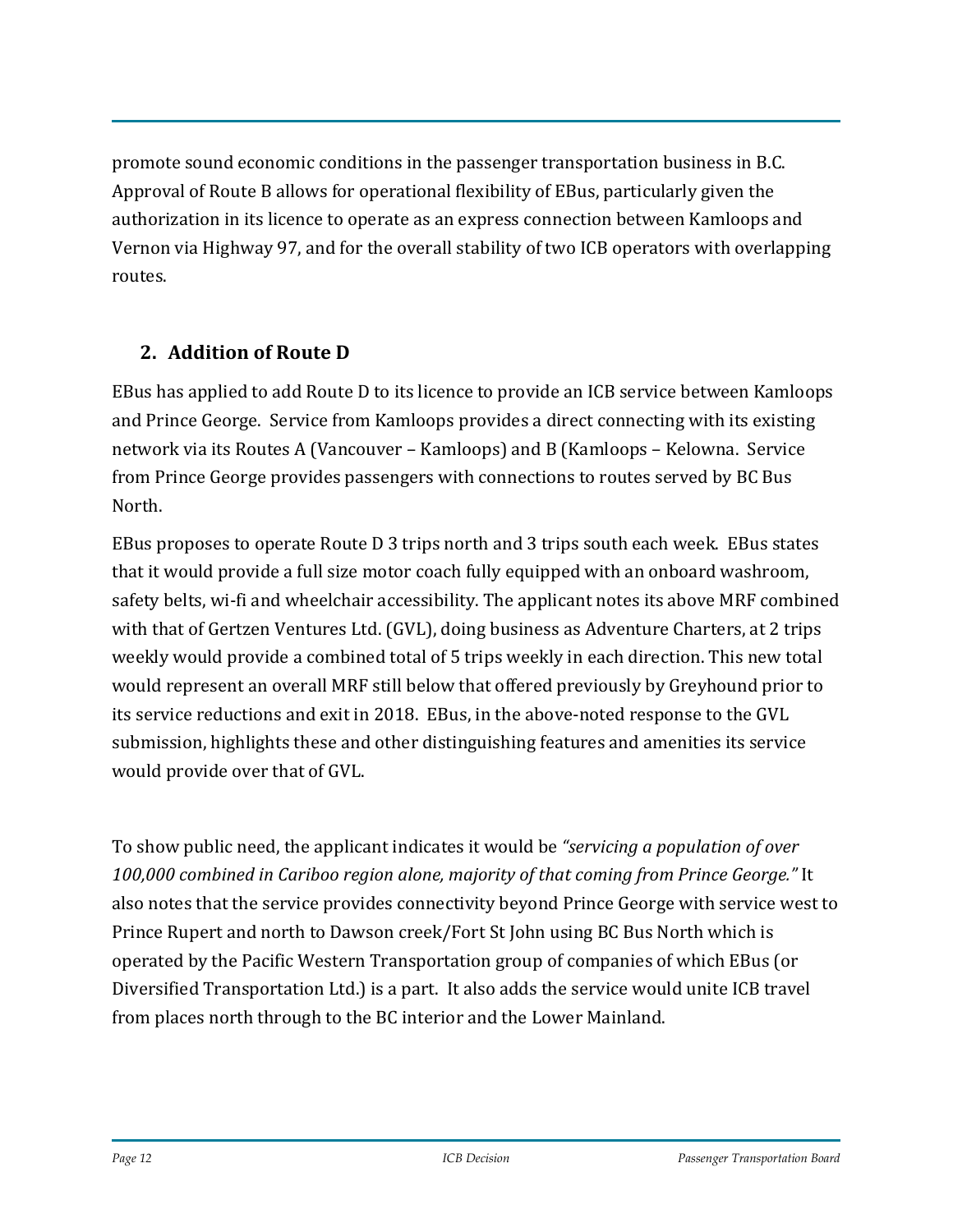### Public Need (Route D)

Regarding public need, we have received very little compelling evidence from the applicant to show that the service currently provided by GVL is not meeting the public need. There were no letters of support from users or potential users for the additional features the applicant proposes. To support this application for Route D, EBus has relied on the distinctive features it plans to provide with its ICB service. However, such distinctions and benefits do not, on their own, demonstrate public need for adding a second ICB operator on the Prince George – Kamloops route.

We find little objective and verifiable evidence that substantiates its claim of a public need for adding Route D to the EBus licence. Nothing we have received leads us to conclude that the current ICB provider is not responding to the market, or that there is a substantive gap in service. We find that the applicant has not demonstrated that there is a public need to add Route D.

# Sound Economic Conditions (Route D)

With respect to sound economic conditions the proposed route D overlaps with GVL on both the GVL Route A ( Surrey-Prince George) and GVL Route B ( Kamloops-Williams Lake) at the route points of Cache Creek, Clinton, 70 Mile House, 100 Mile House, Williams lake and Quesnel. We placed significant weight on the GVL submission, in particular, that its service to concentrated population areas such as Kamloops, Prince George and Lower Mainland allows it to service communities on its corridor in the Fraser Canyon areas. These communities include Spences Bridge, Lytton, Yale and Boston Bar. We note that the Board decision on Greyhound application 256-17 (published in February 2018) that these route points (Greyhound Route E) approved the elimination of route points in the Fraser Canyon area due to low ridership—points not included in the EBus proposal to add Route D to its licence.

The Board approved the GVL routes in late March 2019, and GVL has been operational for approximately 4 months. GVL operates a variety of buses including a highway coach. As noted in the public need section, we are unconvinced by the available evidence that there is enough ICB ridership business on the proposed route to make the entry of another company viable. We are of the view that GVL should have a reasonable opportunity to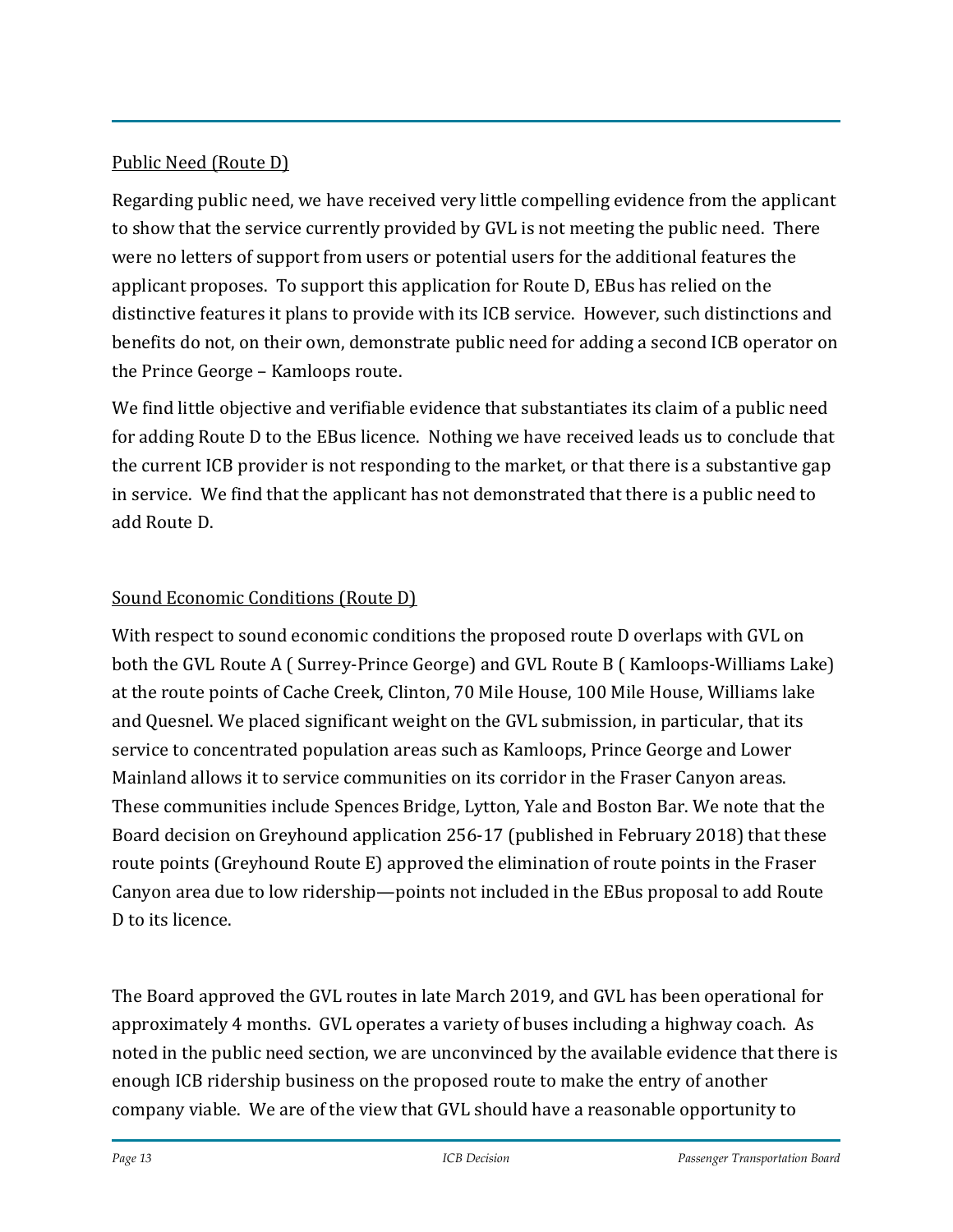build up its ICB ridership and establish itself in the market. Anything that might detract from or dilute this goal could be detrimental to earned revenues, overall business viability and maintenance of its fleet.

The panel finds that, at this time, the proposed addition of Route D, could have an injurious and adverse effect on the new ICB operator and the overall viability of ICB services on the corridor. We are unable to find that approving the addition of Route D to the EBus licence would promote sound economic conditions in the passenger transportation business in BC.

# **3. Fitness**

The Board looks at fitness in two parts:

- (i) is the applicant a "fit and proper person" to provide the proposed service; and
- (ii) is the applicant capable of providing that service?

The Board reviews the conduct of an applicant and the structure of its operations. Does the applicant seem to understand passenger transportation laws and policies? Is the business set up to follow these laws? Is there something in the applicant's background that shows it disregards the law?

Applicants must show that they have the resources and skills to manage the service that they want to operate. The Board gets much of this information from business plans and financial statements.

Diversified Transportation Ltd. was incorporated in Alberta on June 6, 1956. The Chairman and Chief Executive Officer and Sole Director is Michael Colborne. The Chief Operating Officer and President is Tom Jezersek who has extensive years of transportation management experience. The Chief Financial Officer and Secretary/Treasurer is Gary Summach. Although not listed as a principal for Diversified Transportation Ltd., Dean Wright is Vice President, Motorcoach, and also has extensive years of passenger transportation experience with roles that include operations supervisor, manager, and general manager.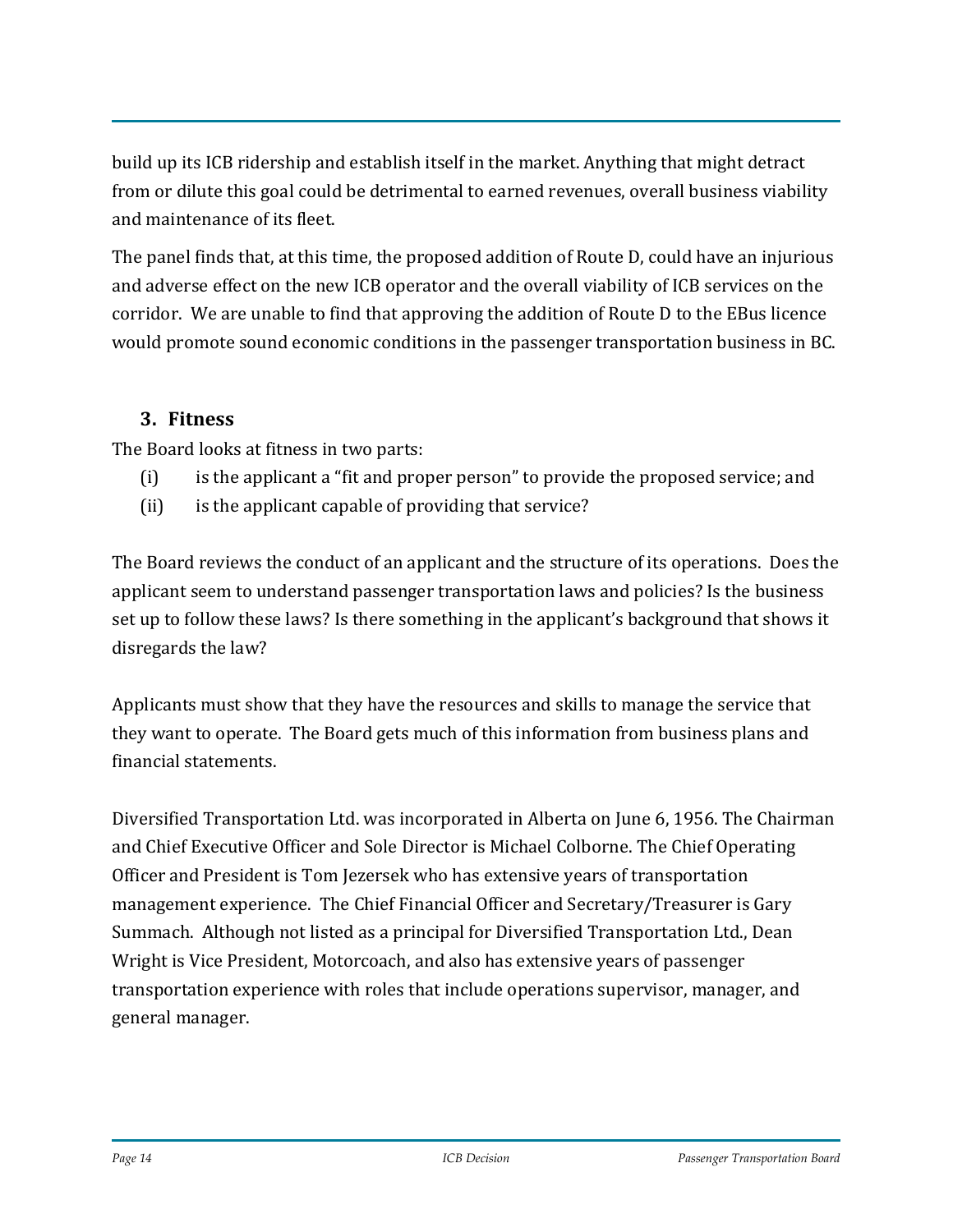The Unlawful Activity and Bankruptcy forms indicate no negative concerns about the principals. There has not been any information brought to our attention to prove the applicant is not fit and

EBus's National Safety Code rating is satisfactory unaudited. EBus` required driver's qualifications include a Class 1 or Class 2 licence with previous commercial driving and highway experience and motorcoach. They are also extensively trained on safe driving practices, winter conditions, wheelchair access, and so on. EBus notes that most of its vehicles are less than 6 months old, fuel efficient and environmentally friendly.

EBus application materials state that it has a well-established infrastructure and in-house call center with staff throughout BC and Alberta that allows for 24-hour online ticket purchasing, walk up purchases, customer tracking manifests and other services. It also has safety and maintenance programs, operational policies and procedures, and tracking of service incidents with monitoring based on Key Performance Indicators (KPIs).

The financial information included a Statement of earnings and retained earnings and another for cash flows for the year ending December 31, 2018 Income Statement and Balance Sheet as at December 31, 2018. as well as 36 month cash flow projections. We find that EBus has the experience, operational knowledge, and resources required to provide an ICB service.

We find the applicant to be a fit and proper person who has the necessary skills and infrastructure in place that would indicate that they are capable of managing and providing the service.

# **VII. Conclusion**

For the reasons above, this application is approved in part as set out in this decision. The Board establishes terms and conditions of licence that are attached to this decision as Appendix I. The form an integral part of the decision.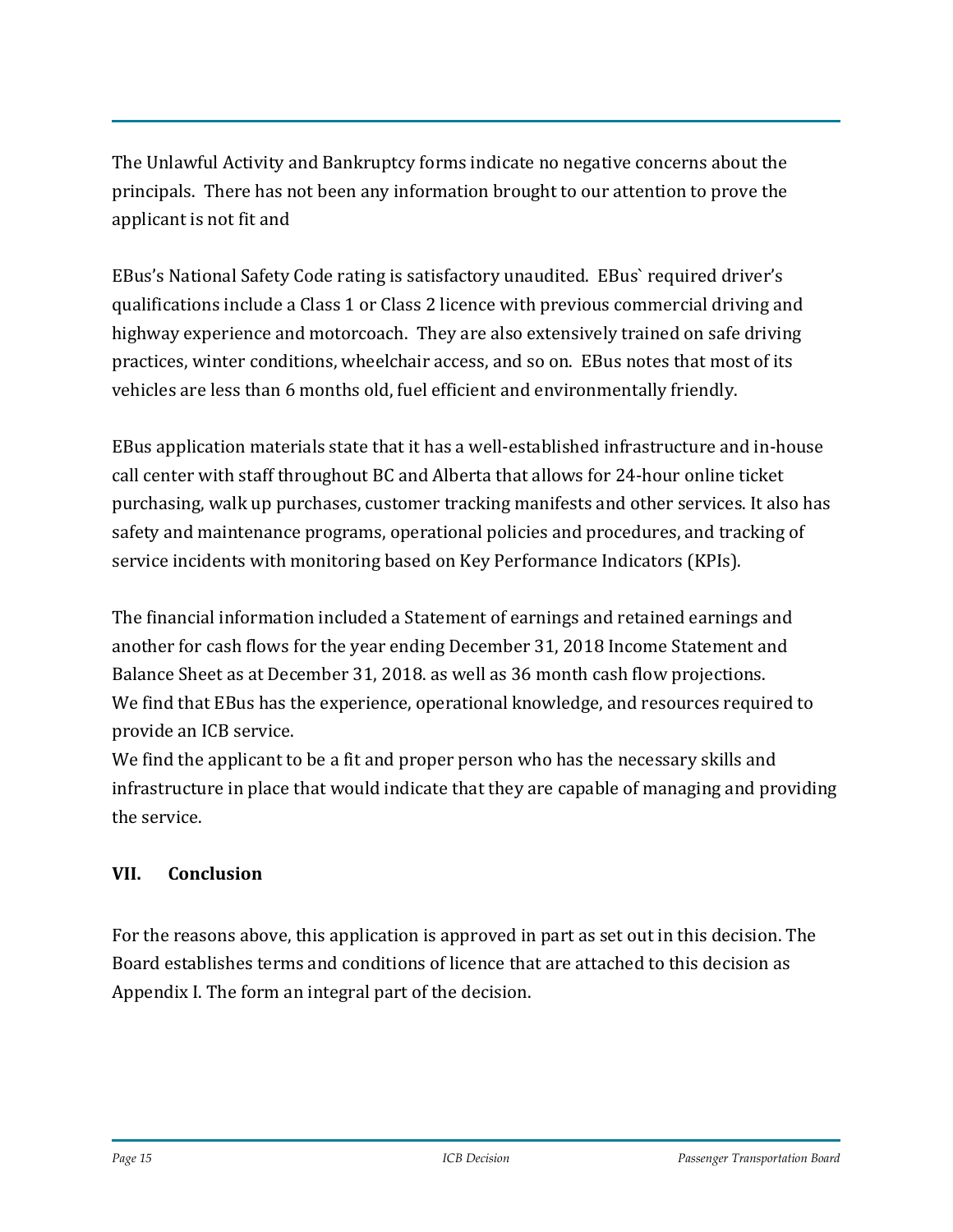# **Appendix I: Terms & Conditions**

Diversified Transportation Ltd. dba: EBus

| Licence Required | A Passenger Transportation Licence must be issued by the Registrar                                               |
|------------------|------------------------------------------------------------------------------------------------------------------|
| to Operate       | of Passenger Transportation under section 29 or renewed under                                                    |
| <b>Vehicles</b>  | section 34 of the Passenger Transportation Act before the<br>amendments approved in decision may be implemented. |
|                  |                                                                                                                  |

| <b>Special</b><br><b>Authorization</b> | <b>Inter-City Bus (ICB)</b>                                                                                                                                                                                                                                                                                   |  |  |  |
|----------------------------------------|---------------------------------------------------------------------------------------------------------------------------------------------------------------------------------------------------------------------------------------------------------------------------------------------------------------|--|--|--|
| <b>Terms &amp; Conditions</b>          |                                                                                                                                                                                                                                                                                                               |  |  |  |
| <b>Services</b>                        |                                                                                                                                                                                                                                                                                                               |  |  |  |
| Service                                | Transportation of passengers must be provided:                                                                                                                                                                                                                                                                |  |  |  |
|                                        | a) on a scheduled basis, and<br>in accordance with minimum frequencies and other terms and<br>b)<br>conditions of licence that apply to the routes and route points.                                                                                                                                          |  |  |  |
| Schedule                               | The licence holder must publish, in a manner accessible to the<br>general public, a schedule for each route with the time and location of<br>each stop, and must carry in each vehicle a copy of the schedule that<br>the vehicle is following.                                                               |  |  |  |
| <b>Service Exception</b>               | Routes may be operated on a "pre-booked" or "reservation required"<br>basis provided that:                                                                                                                                                                                                                    |  |  |  |
|                                        | applicable routes are identified as a "pre-booked" or "reservation<br>a)<br>required" service in all current, published schedule information,<br>and                                                                                                                                                          |  |  |  |
|                                        | b) these routes are available at all times for pre-booking or<br>reservation on the licensee's website.                                                                                                                                                                                                       |  |  |  |
|                                        | When these conditions are met and when no reservations have been<br>received for pickup or drop off at one or more points on the route by<br>the time service is scheduled to be provided, the licence holder has<br>the option of not providing service to those points that would<br>otherwise be required. |  |  |  |
| <b>Alternative Points:</b>             | The licence holder may pick up or drop off passengers at any<br>location, municipality or unincorporated area that is between the<br>terminating points and on highway corridors of the routes set out<br>below.                                                                                              |  |  |  |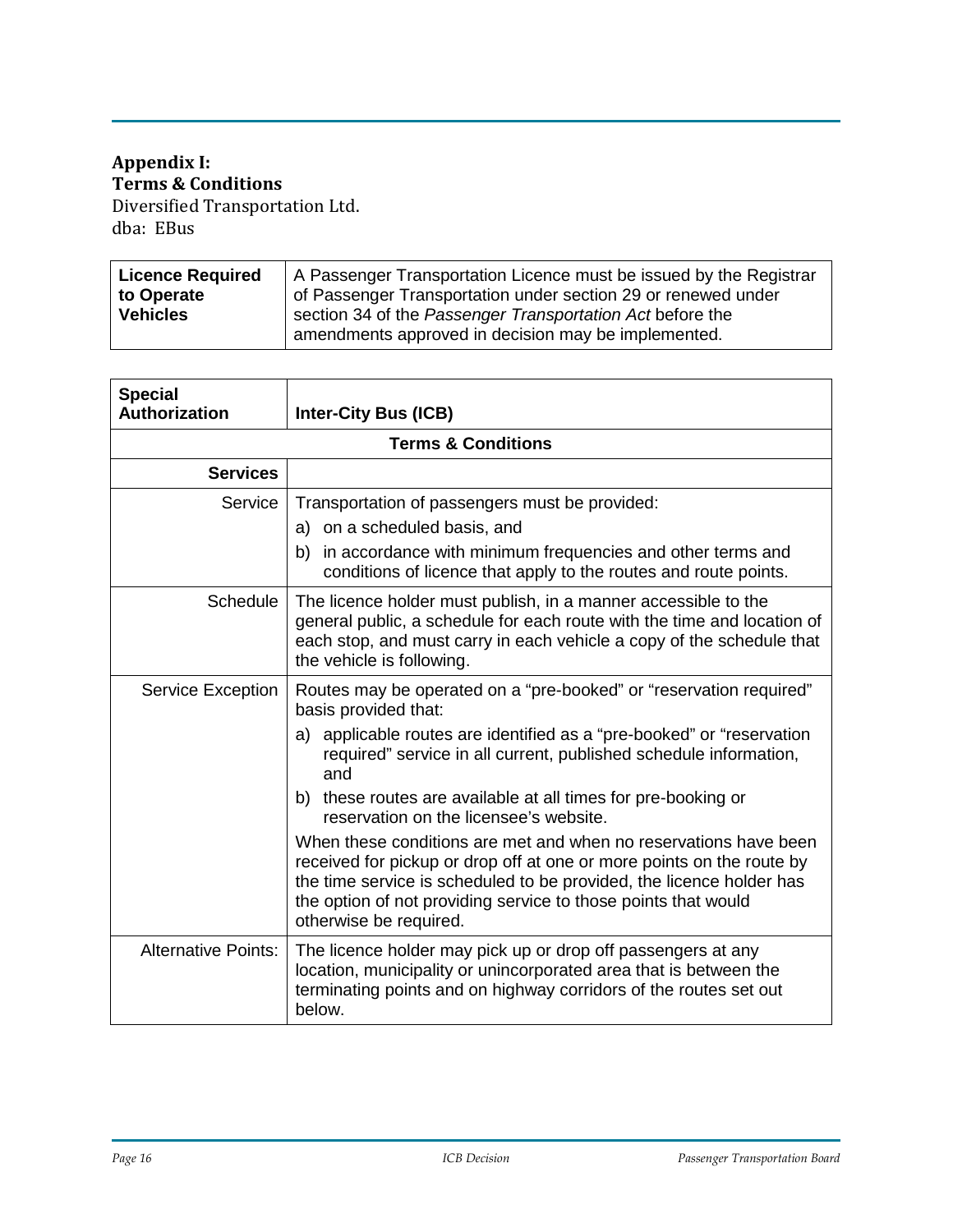| <b>Route A</b>              |                                                                                                                  |  |  |  |
|-----------------------------|------------------------------------------------------------------------------------------------------------------|--|--|--|
| <b>Terminating Point 1:</b> | <b>City of Vancouver</b>                                                                                         |  |  |  |
| <b>Terminating Point 2:</b> | <b>City of Kamloops</b>                                                                                          |  |  |  |
| Corridors:                  | Highway 1: Vancouver - Hope<br>Highway 5: Hope - Kamloops                                                        |  |  |  |
| <b>Route Points</b>         | Minimum Trips (each direction)                                                                                   |  |  |  |
| City of Vancouver           | 1 per day                                                                                                        |  |  |  |
| City of Abbotsford          | 1 per day                                                                                                        |  |  |  |
| <b>City of Merritt</b>      | 1 per day                                                                                                        |  |  |  |
| City of Kamloops            | 1 per day                                                                                                        |  |  |  |
| <b>Route B</b>              |                                                                                                                  |  |  |  |
| <b>Terminating Point 1:</b> | <b>City of Kamloops</b>                                                                                          |  |  |  |
| <b>Terminating Point 2:</b> | <b>City of Kelowna</b>                                                                                           |  |  |  |
| Corridors (1):              | Highway 1: Kamloops - Salmon Arm Area<br>Highway 97A&B: Salmon Arm Area - Vernon<br>Highway 97: Vernon - Kelowna |  |  |  |
| Corridors (2):              | Highway 1: Kamloops - Monte Creek<br>Highway 97: Monte Creek - Kelowna                                           |  |  |  |
| <b>Route Points</b>         | Minimum Trips (in each direction)                                                                                |  |  |  |
| City of Kamloops            | 1 per day                                                                                                        |  |  |  |
| Village of Chase            | 5 per week                                                                                                       |  |  |  |
| Sorrento                    | 5 per week                                                                                                       |  |  |  |
| City of Salmon Arm          | 5 per week                                                                                                       |  |  |  |
| City of Enderby             | 5 per week                                                                                                       |  |  |  |
| City of Armstrong           | 5 per week                                                                                                       |  |  |  |
| City of Vernon              | 1 per day                                                                                                        |  |  |  |
| City of Kelowna             | 1 per day                                                                                                        |  |  |  |